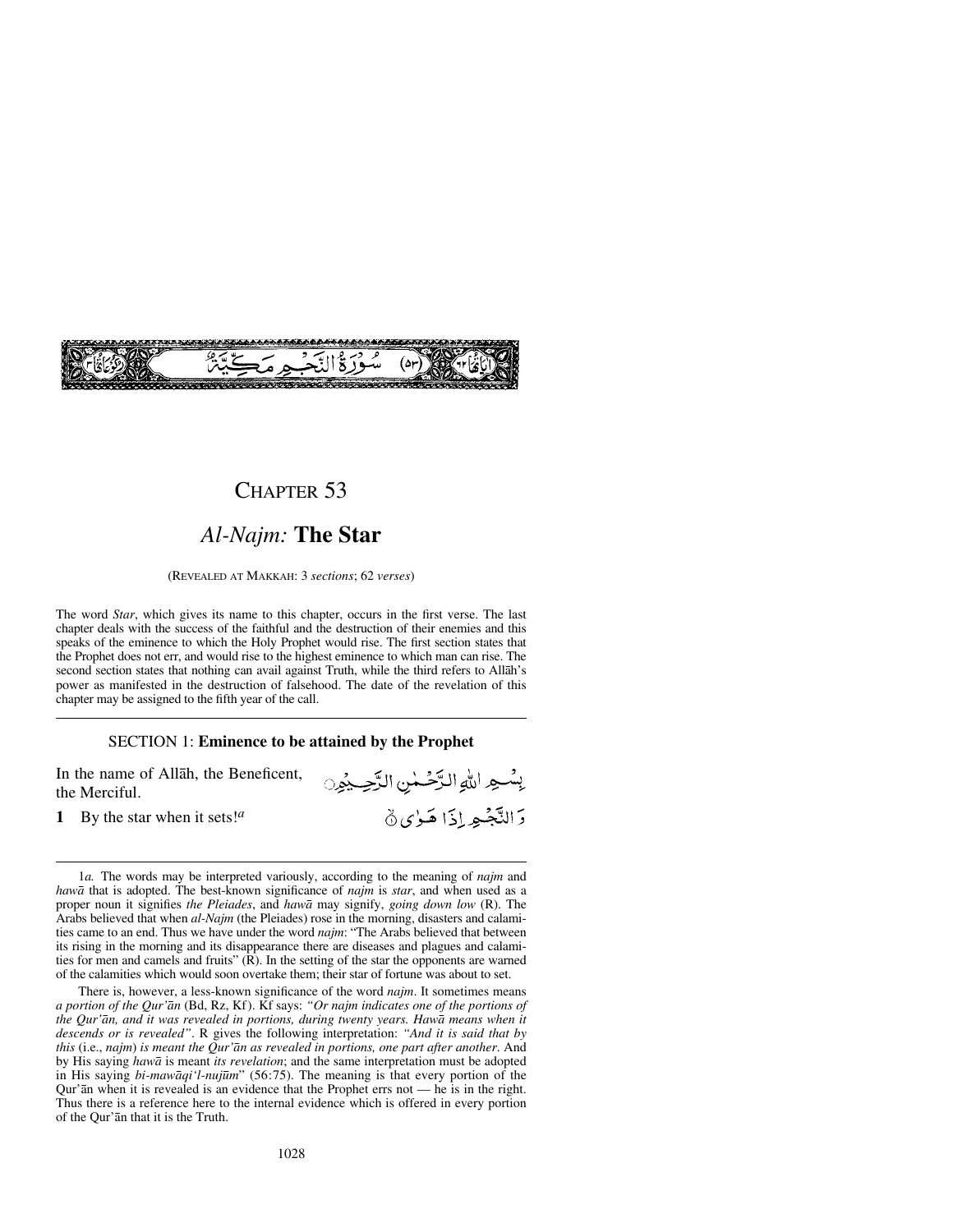**2** Your companion errs not, nor does he deviate.*<sup>a</sup>*

**3** Nor does he speak out of desire.

**4** It is naught but revelation that is revealed*<sup>a</sup>* —

**5** One Mighty in Power has taught him,*<sup>a</sup>*

**6** The Lord of Strength. So he attained to perfection,*<sup>a</sup>*

**7** And he is in the highest part of the horizon.*<sup>a</sup>*

**8** Then he drew near, drew nearer yet,*<sup>a</sup>*

**9** So he was the measure of two bows or closer still.*<sup>a</sup>*

مَاضَلَّ صَاحِبُكُمْ وَمَا غَيْرِي هَي وَمَا يَنْطِقُ عَنِ الْهَوْىِ وَ إِنْ هُوَ إِلاَّ وَحْيٌ يُّوْحٰى ﴾ عَلَّمَةُ شَيْدِيْدًا الْقُرْى ﴾ دْوْمِيرَّةٍ كَاسْتَوْي ۞ وَهُوَ بِالْأَنْقُ الْأَعْلَى ﴾ ثُمَّ دَيَا فَتَكَاثُى هُ فَكَانَ قَابَ قَوْسَيْنِ أَوْ أَدُنَٰ ﴾

2*a.* By *your companion* is meant *the Prophet*, who had led among this very people a life of unblemished purity. There are two statements made here; erring on his part is negatived in the first to show that he had a true knowledge or he did not err in theory, and *deviation* from the right course is negatived in the second to show that he acted according to that knowledge, or his practice accorded with the theory. This verse is a conclusive proof that according to the Holy Qur'ån the Prophet was perfectly sinless.

4*a.* The personal pronoun *huwa* (*it*) occurring here refers to the *najm* or portion of the Qur'ån spoken of in the first verse. The Qur'ån was not his word, for he spoke not of his own desire; it was the word of God.

5*a.* It is not correct to take the *One Mighty in Power* as meaning Gabriel. The One Who taught him was God Himself as plainly stated elsewhere: "The Beneficent (has) taught the Qur' $\bar{a}$ n" (55:1, 2).

6*a. Istawå* means *he became full-grown and mature in body and intellect*, or *he attained the completion of his make and intellect* (LL). There is no mention of Gabriel; the personal pronoun, therefore, does not refer to him. It is the Holy Prophet that is spoken of here as having attained to perfection because the Almighty Himself was his Teacher.

7*a.* The Prophet's being in the highest part of the horizon is in reference to the resplendence of his light, which was to illuminate all corners of the world — a prophecy, in fact, that he will shine out in the full brilliance of his light as the midday sun.

8*a. Tadallå* signifies *he was lowly* or *humble* (LL), but it also means *al-dunuww* or *being near* (R). According to LA, the meaning is *zåda fi-l-qurb*, *he increased in nearness*. The verse points out that the Prophet attained the utmost nearness unto God which it is possible for man to attain.

9*a.* The *qåb* of a *qaus* is *the portion of a bow that is between the part that is grasped by the hand and the curved extremity* (LL). According to Qatådah, its meaning is *from one extremity of the bow to the other extremity* (AH). According to Hasan and Mujåhid, the *qåb* is *from the chord to the middle of the bow near the place grasped by the hand* (AH). N and LA favour *measure* (*qadr*) as the meaning of *qåb*, and the latter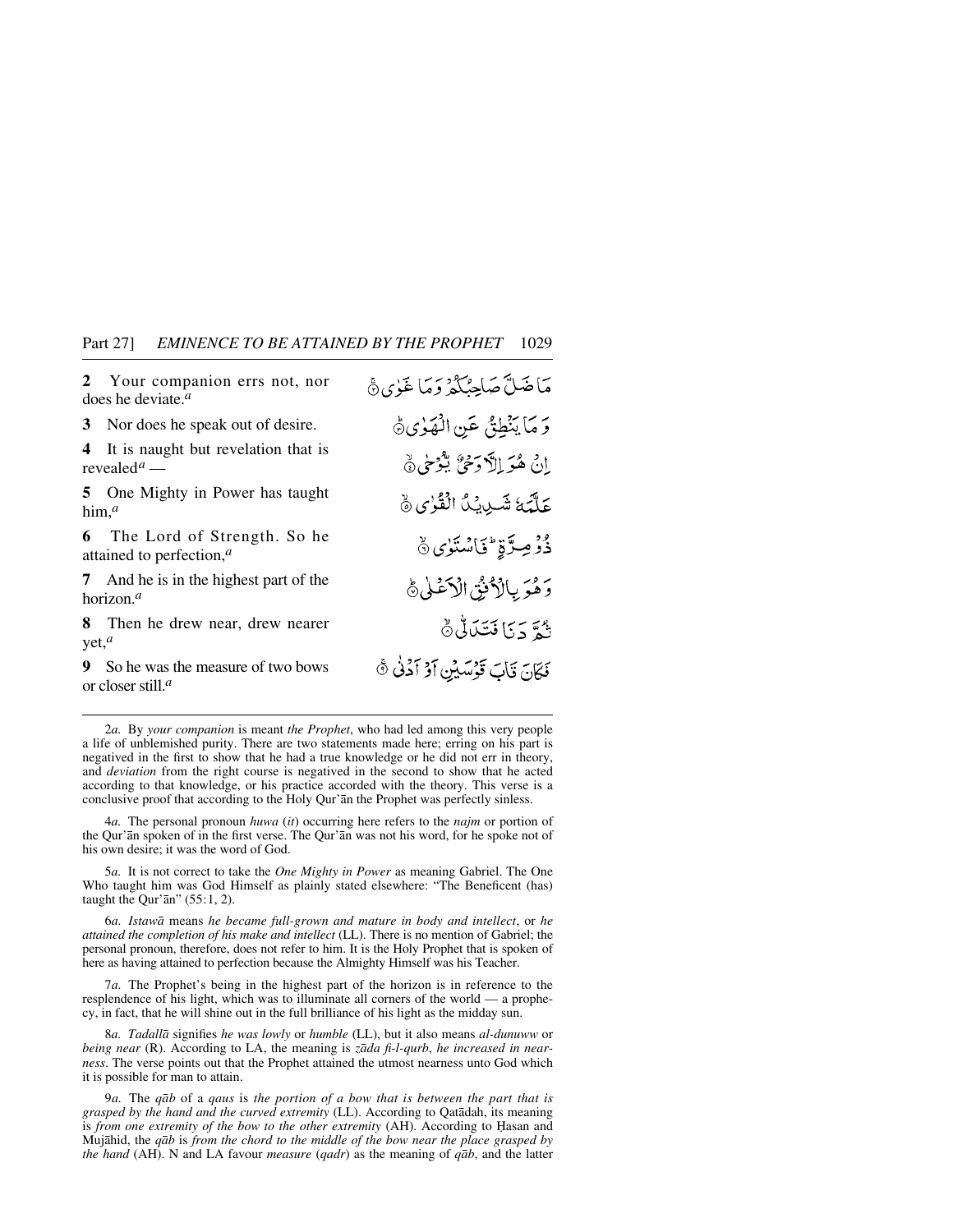**10** So He revealed to His servant what He revealed.*<sup>a</sup>*

**11** The heart was not untrue in seeing what he saw.

**12** Do you then dispute with him as to what he saw?*<sup>a</sup>*

**13** And certainly he saw Him in another descent,

**14** At the farthest lote-tree.*<sup>a</sup>*

**15** Near it is the Garden of Abode.

**16** When that which covers covered the lote-tree;

**17** The eye turned not aside, nor did it exceed the limit.

**18** Certainly he saw of the greatest signs of his Lord.

فَأَدْخَى إِلَىٰ عَدَيْدِ وَ مَآ أَدۡخِي ۞

مَاڪِنَٻَ الۡفُوۡٓادُ مَاسَاٰيِ۞

- أفَنْكُبْرُوْنَ كَأْخَلْي مَا يَبِرْي ۞
- وَلَقَدْيَ بَرَادُ نَبِزْلَةً أَخْبَرُي هُ
- عِنْدَ بِسِدْسَ قِي الْمُنْتَعِينِ @
- عِنْدَهَاجَتَّةُ الْمَأْزِي ڤَ
- إِذْ يَغْنَتَى السِّدْسَ لَا مَا يَغْنِنَى ﴾
- - مَا نَرَاءَ الْهَصَدُ وَ مَا طَغَى ۞

بير به براي مرد ايت <del>رب</del>ع انگېزي@

10*a.* The *må* (*what*) in *må au√å* (i.e., *what He revealed*) is according to all commentators for the purpose of *tafkhim*, i.e., to indicate that a mighty revelation was given to him.

12*a.* That is, what he saw was a certain truth and not an imaginary picture.

14*a.* The *sidrah*, or the lote-tree, is, in Arabia, the tree in the shade of which people alight and rest (LL), or in the shade of which people gather together (Bd). The word occurs elsewhere in the Qur'ån as indicating a tree in paradise (56:28), and R thus explains the word: "And the shade of it is sought, and thus it is made to serve as a parable for the shade of paradise and its blessings in the words *f i sidr-in makhdūd-in* on account of the ampleness of its shadow". As for its meaning in this verse, the same authority takes it either as meaning a place in which the Holy Prophet (may peace and the blessings of Allåh be upon him!) was chosen for Divine favours and great blessings, or as signifying the tree under which the companions of the Holy Prophet took the pledge at Hudaibiyah to defend him with their lives, the mention in the latter case being prophetical. The qualification of *sidrah* by the word *al-muntahå* shows that it is a place beyond which human knowledge does not go, one of the explanations given by Kf being, "the knowledge of angels and others ends there, and no one knows what is beyond it". Hence the significance conveyed by the words is that the Prophet's knowledge of things Divine was the utmost which could be vouchsafed to man. According to some it conveys the same significance as *'illiyy∂n* in 83:18 (LL), for which see 83:18*a*.

quotes the Arab proverb *baina-humå qåba qausain*, i.e., *between them two is the measure of a bow*, which is a proverb to indicate close relationship between two persons. There is another proverb, *ramau-nå 'an qaus-in wå√id-in*, meaning *they shot at us from one bow*, denoting *agreement* (LL). Whatever significance of the word *qåb* may be adopted, the mention of a single *qåb* for two bows indicates *close union*. The two bows seem to indicate the Holy Prophet's twofold perfection, i.e., his nearness to the Divine Being and his humility in his relations with men. The commentators generally understand the phrase as only indicating *the distance of two bows*.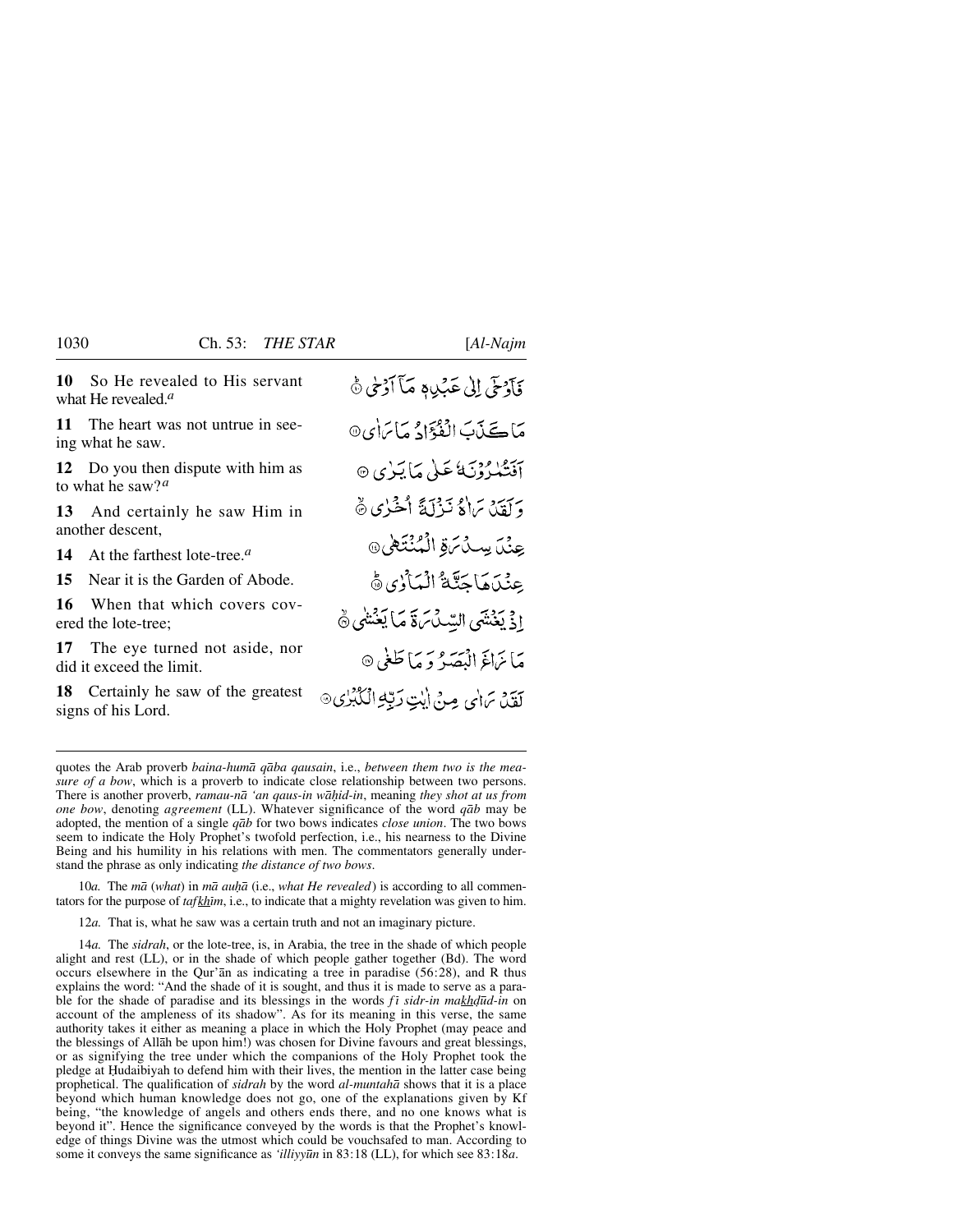**19** Have you then considered Låt and 'Uzzå,

**20** And another, the third, Manåt?

**21** Are the males for you and for Him the females?*<sup>a</sup>*

**22** This indeed is an unjust division!

**23** They are naught but names which you have named, you and your fathers — Allåh has sent no authority for them. They follow but conjecture and what (their) souls desire. And certainly the guidance has come to them from their Lord.

يجة سرو وهو اللَّ*ت* وَالْعُب<sup>ا</sup>نِي ۞ وَمَنْوَةِ الثَّالِثَةَ الْأَحْزٰى ۞ آلكم الذَّكَرُ وَلَهُ الْأَنْتُفُ ® تِلْكَ إِذَّاتِسْمَةٌ ضِيْرُى® وَ أَبَاؤُكُمْ مَّآ ٱنْذَلَ اللَّهُ بِهَا مِنْ سُلْطِنِ ۚ إِنَّ يَتَّبِعُونَ إِلَّا الظَّنِّ وَمَا تَهْوَىُ الْأَنْفُسُ وَلَقَدْ جَاءَهُمْ قِنْ سَّ تِهِعُ الْهُلْيَ ﴾

<sup>21</sup>*a.* Verses 19 –21 are made the basis of the false story of what is called the "Lapse of Muhammad" or "Compromise with idolatry" by Christian writers. Certain reports narrated by Wāqidi and Tabari are the sole authority for this charge against that incessant preacher against idolatry, every incident of whose life condemns it as a bare falsehood. Muir asserts that "Pious Muhammadans of after-days, scandalized at the lapse of their Prophet into so flagrant a concession, would reject the whole story," as if the earlier Muslims were not as pious as the latter. The fact is that the story was quite unknown to the earlier Muslims. There is not a single trustworthy hadith that lends support to this story. Muhammad ibn Ishaq, who died as early as 151 A.H., does not mention the incident, while Muir's earliest authority, Wāqidī, was born more than forty years later. It is stated in the *Bahrain* that when questioned about it, Ibn Ishaq called it a fabrication of the *zindeeqs*. And the famous Bukhārī, the most trustworthy authority on the sayings of the Holy Prophet, was Wāqidi's contemporary, and his collection of sayings contains no mention of the story. As regards Wāqidī, all competent authorities entertain a very low opinion of his trustworthiness. The *Mßzån al-I'tidål*, a critical work on the lives and characters of the reporters of Hadith, speaks of Wāqidi as unreliable and even as a fabricator of reports. As regards Tabari, Muir himself represents him as guilty of "indiscriminate reception". As against these two unreliable authorities, "those who reject this story are highly learned men" (*R∂√ al-Ma'ånß*). The six collections of reports known as the *Şihāḥ Sittah* (or the *Six Reliable Works*) do not mention it at all, and contain instead a report which essentially contradicts the story of the so-called *compromise*. Internal evidence, too, is wholly against the story. We are told that instead of v. 21 the Prophet read the words: *Tilk al-gharāniq al-'ulā wa inna shafā'ata-hunna la-turtajā*, i.e., "These are exalted females whose intercession is to be sought". But the insertion of these few words in a chapter which is wholly directed against idolatry is quite out of place: v. 23 condemns idols; v. 26 denies their intercession; v. 28 condemns the giving of names of female deities to angels, and so on. It is further asserted that 22:52 was revealed in connection with this change, but it should be noted that a period of at least eight years must have elapsed between the revelation of this verse and that of 22:52. Moreover, if the Prophet had made any such compromise, it could not have been a sudden event, and traces of it would have been met with in other chapters revealed about the same time. But a perusal of these shows clearly that the Qur'ån's condemnation of idolatry was never marked by the slightest change. See further 62*a*.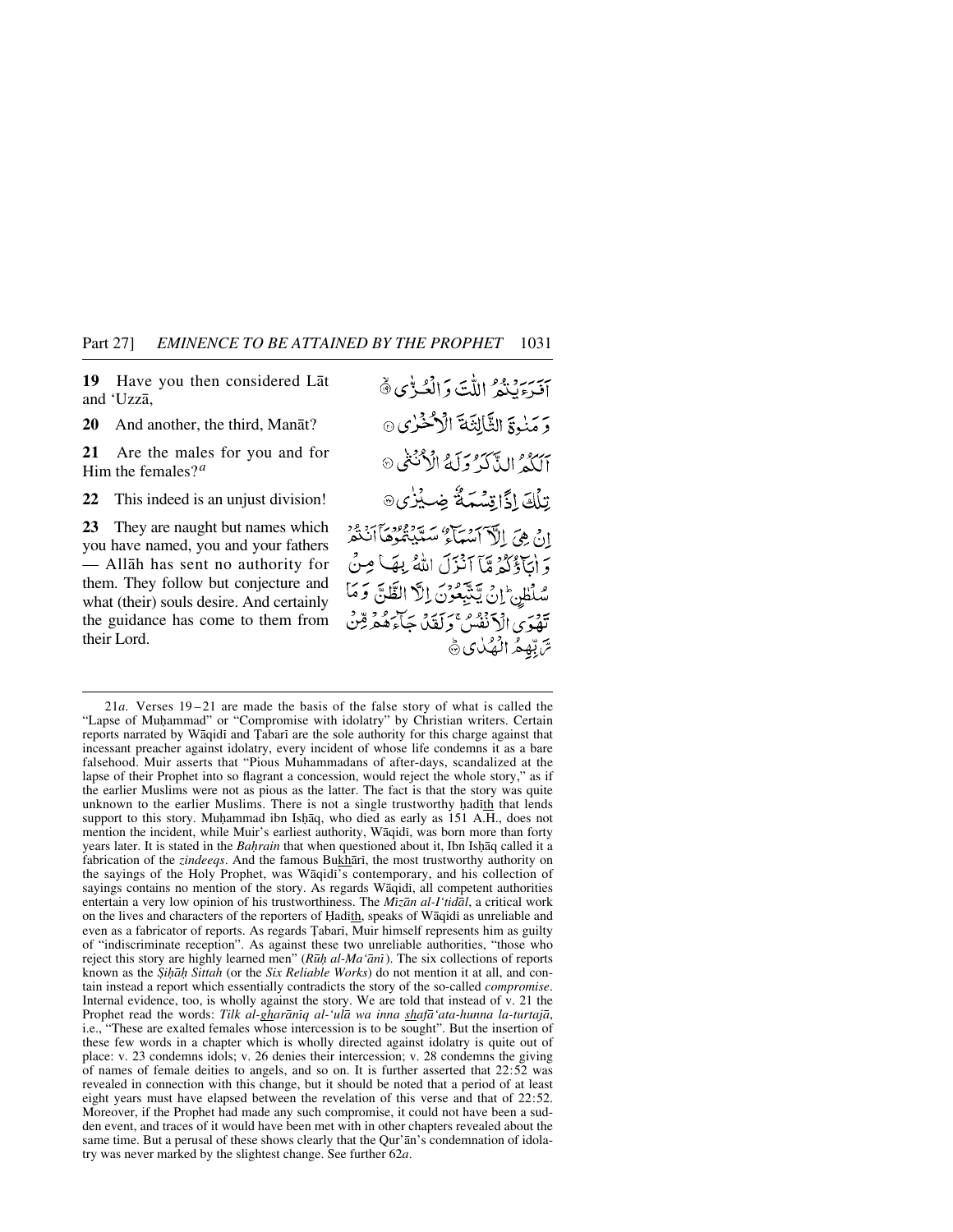**24** Or shall man have what he wishes?

**25** But for Allåh is the Hereafter and the former (life).

### SECTION 2: **Nothing avails against Truth**

**26** And how many angels are in the heavens, whose intercession avails naught except after Allåh gives permission to whom He pleases and chooses.

**27** Surely those who believe not in the Hereafter name the angels with female names.*<sup>a</sup>*

**28** And they have no knowledge of it. They follow but conjecture, and surely conjecture avails naught against Truth.

**29** So shun him who turns his back upon Our Reminder, and desires nothing but this world's life.

**30** That is their goal of knowledge. Surely thy Lord knows best him who strays from His path and He knows best him who goes aright.

**31** And Allåh's is whatever is in the heavens and whatever is in the earth, that He may reward those who do evil for that which they do, and reward those who do good with goodness.

**32** Those who avoid the great sins and the indecencies, but the passing idea*a*— surely thy Lord is Liberal in Forgiving. He knows you best when اَمْرِ لِلْاِنْسَانِ مَا نَتَمَنَّىٰ ﴾ فَلِلَّهِ الْأَخِيَرَةُ وَ الْأَدْرُ لِ هَي

وَكَمْرِ قِمْنٌ مَّنَاكِ فِي السَّمْوٰتِ لَاتَّخَنِيُّ شَفَاعَتُهُمُ شَيْئًا إِلَّا مِنْ بَعْثِ آنُ لَّأَذَنَ اللَّهُ لِمَنْ يَتَنَاءُ وَيَرْضَى ۞ انَّ الَّذِينَ لَا يُؤْمِنُوْنَ بِالْأَخِيرَةِ لَّكِسَمُّوْنَ الْمَلْيَكَةَ تَسْبِيَةَ الْأَنْثَرُ @ وَ مَا لَهُمْ بِهِ مِنْ عِلْمِ إِنْ يَتَّبِعُ الاَّ الظَّابَيَّ وَ إِنِّ الظَّابَّ لَ يُمْنِيَّ مِ الْحَقّ شَكَأَةَ فَأَعْرِضْ عَنْ مِّينْ تَوَتَّىٰ هُ عَنْ ذِكْرِ نَا وَلَّدُ يُرِدُ إِلَّآ الۡجَيۡوَةَ اللَّهُ نَبَاهُ ذٰلِكَ مَبْلَغُهُمْ مِّنّ الْعِلْمَ \* إِنَّ رَبَّكَ هُوَ أَعْلَمُ بِيَنْ ضَلَّ عَنْ سَبِيْلِةٌ وَ هُوَ آَعُلَّكُمْ بِيِمَنِ اهْتَكْبِي © وَ لِلَّهِ مَا فِي السَّلَّاتِ وَ مَا فِي الْأَدْخِنِّ لِيَجْزِيَ الَّذِيْنَ آَسَاءُوْا بِيِدَا عَبِيلُوْا وَ يَجْزِيَ الْكَذِيقِيَ ٱحْسَنُوْا بِأَ ن قسم سوئي دوم.<br>مالين بحث تنگون ڪيليز دَ الْفَدَاحِيقَ إِلاَّ اللَّهِ مَدَ<sup>ط</sup>َانَ سَ دَامِيعُ الْمَغْفِرَةِ ۖ هُوَ أَعْلَمُ بِكُمْ ۚ إِذْ

27*a.* The Arabs called the angels daughters of Allåh.

<sup>32</sup>*a. Lamam* is from *almamtu bi-kadhå*, meaning *I alighted at it and approached it without falling into it* (R). Hence I render the word as *a passing idea* which leaves no impression on the mind. Such an idea is forgiven, for a mortal cannot be proof against it. But this by no means amounts to an intention or an attempt to commit a sin.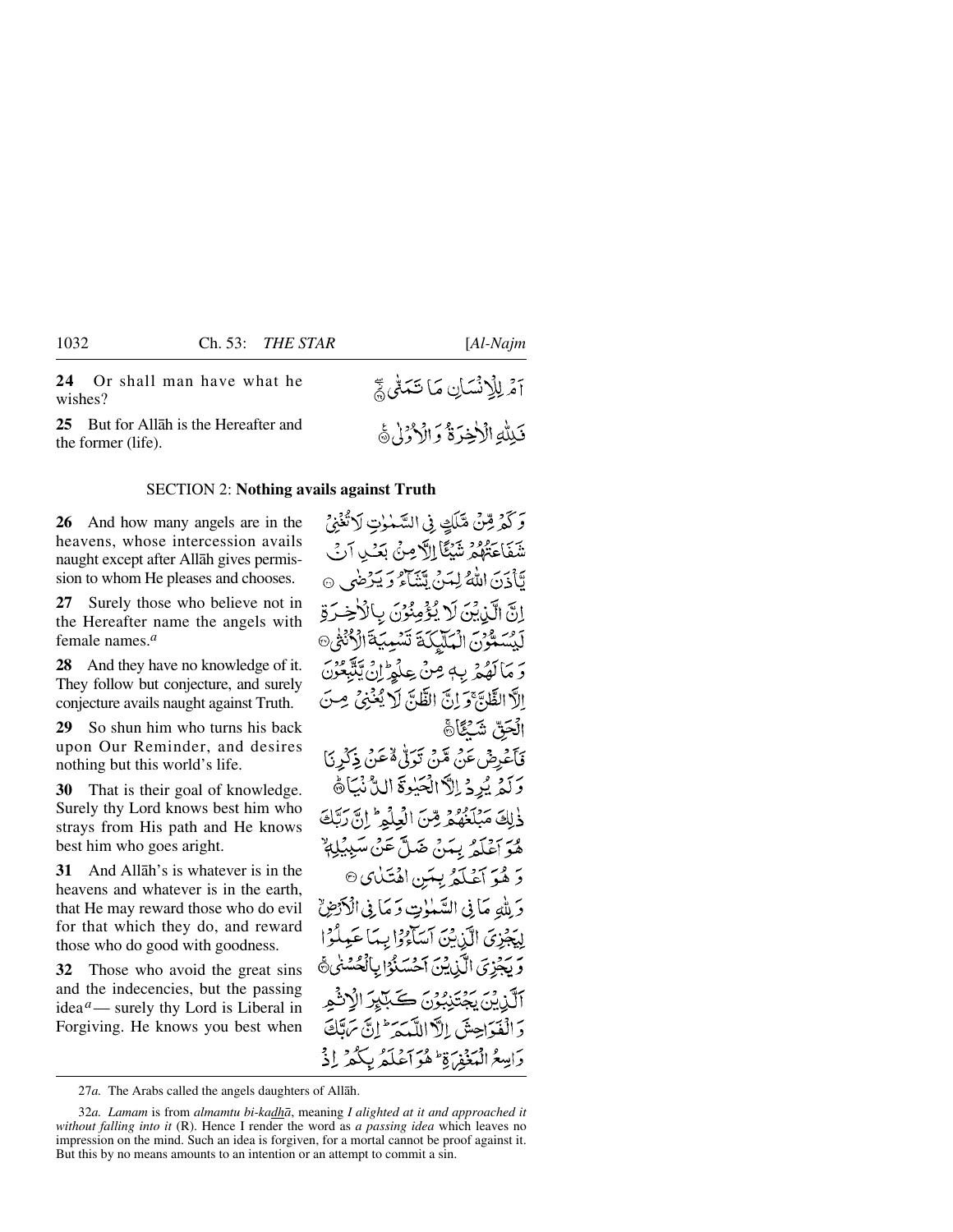He brings you forth from the earth and when you are embryos in the wombs of your mothers; so ascribe not purity to yourselves. He knows him best who guards against evil.

آنَشَأَكَدُ مِّنَ الْأَرْضِ وَإِذْ آَنَتُمْ أَجِنَّةٌ فِي بُطُوْنِ أُمَّهْتِكُمْ فَلَا تُزَكَّوْاً أَنْفُسَكُمْ هُوَ أَعْلَمُ بِبَنِ اتَّفَىٰ هَجْ

### SECTION 3: **Allåh's Power manifested in destruction of Falsehood**

**33** Seest thou him who turns back,

**34** And gives a little, then withholds?

**35** Has he the knowledge of the unseen so that he can see?

**36** Or has he not been informed of what is in the scriptures of Moses,

**37** And (of) Abraham who fulfilled (commandments)?

**38** That no bearer of burden bears another's burden:

**39** And that man can have nothing but what he strives for:

**40** And that his striving will soon be seen.

**41** Then he will be rewarded for it with the fullest reward:

**42** And that to thy Lord is the goal:

**43** And that He it is Who makes (men) laugh and makes (them) weep:

**44** And that He it is Who causes death and gives life:

**45** And that He creates pairs, the male and the female:

**46** From the small life-germ when it is adapted:*<sup>a</sup>*

آفَرَءِيْتَ الَّيْنِيُّ تَوَلَّىٰ ﴾ رَ أَعْطَى قَبِلِيَلَا وَّ أَڪَيٰنِي @ أعِنْدَهُ عِلْمُ الْغَيْبِ فَهُوَ يَرْيِي آمْرِكْمْ يُنَبَّأْبِيكَا فِيْ صُحُفٍ مُؤْسُمٍ ﴾ وَ إِبْرٰهِيْمَ الَّذِيْ وَفَّى هَ آلاً تَزِيْرُ دَانِهَا وَقَرْبَارَ أَخْرُى ﴾ وَ آنْ لَيْسَ لِلْإِنْسَانِ الرَّكْمَا سَعٰى هُ ئرانتي سُعَيْهَة سُوْيَ يُبْزِي ۞ تَّقَدَّ بِجُزْمِهُ الْجَزَآءَ الْأَدَّوْنِي ۞ وَ آنَّ إِلَىٰ مَرِّبِّكَ الْمُنْتَهَىٰ ﴾ دَ أَنَّهُ هُوَ أَضْعَكَ وَأَنِيكُي هُ دَ أَنَّهُمْ هُوَ أَمَاتَ دَ أَجْبَأَ ۞ وَ آتَكَ خَلَقَ البِّوْحِيِّنِ الذَّبِّ وَ الْأَكْتُنِي هَ مِنْ تُطْفَةِ إِذَا تَبْنَىٰ ۞

<sup>46</sup>*a. Tumnå* means, according to R, *tuqaddaru*, i.e., *adapted to circumstances*. And according to LL, *manå* is also synonymous with *qadr*.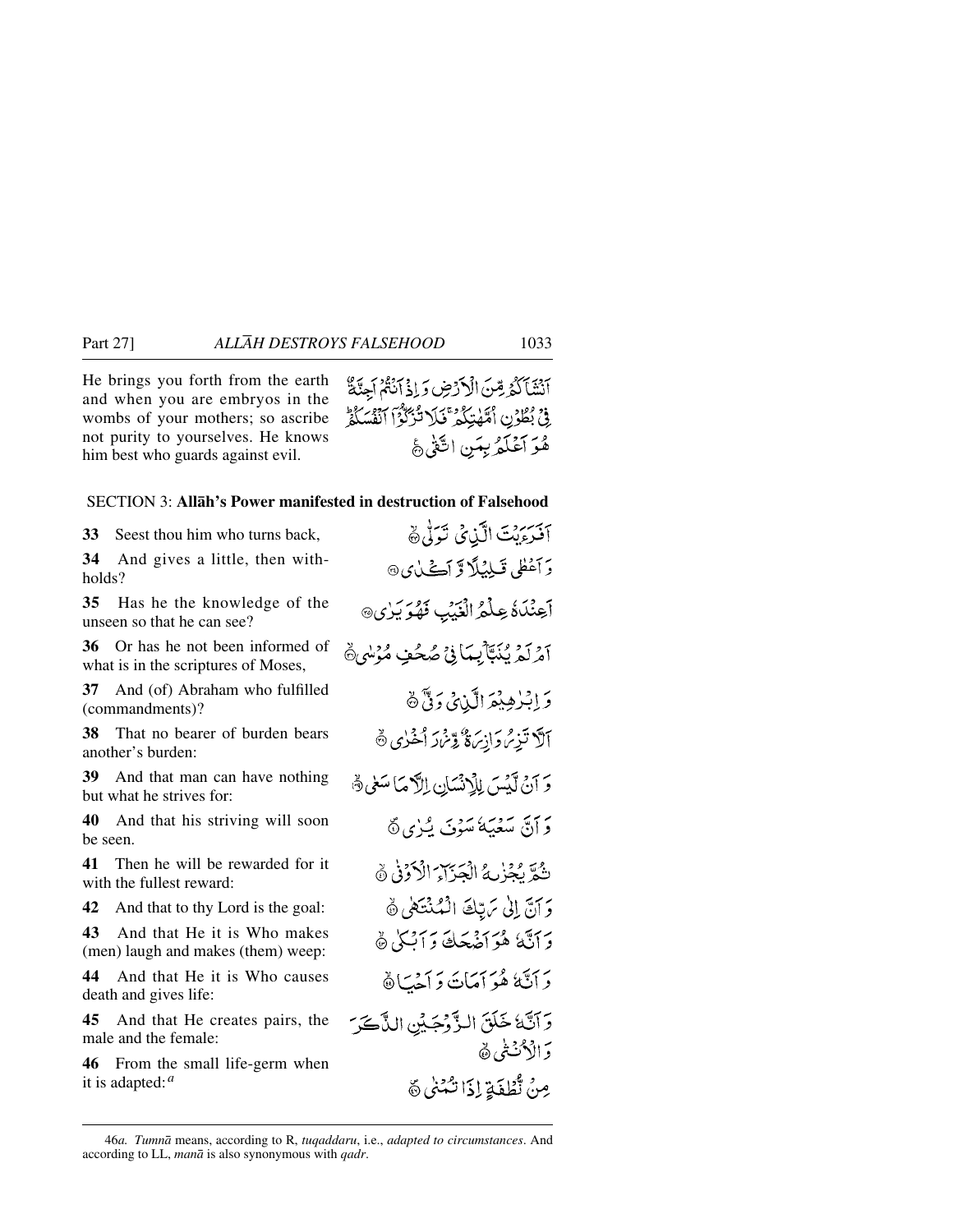**47** And that He has ordained the second bringing forth:

**48** And that He it is Who gives wealth and contentment:

**49** And that He is the Lord of Sirius:

**50** And that He destroyed the first 'Åd:*<sup>a</sup>*

**51** And Thamūd, so He spared not:

**52** And the people of Noah before. Surely they were most iniquitous and inordinate.

**53** And the overthrown cities, He hurled down:

**54** So there covered them that which covered.

**55** Which, then, of thy Lord's benefits wilt thou dispute?

**56** This is a warner of the warners of old.

**57** The near Event draws nigh.*<sup>a</sup>*

**58** There is none besides Allåh to remove it.

**59** Wonder you then at this announcement?

**60** And do you laugh and not weep,

**61** While you sport?

**62** So bow down in prostration before Allåh and serve (Him).*<sup>a</sup>*

**Prostra- tion**

وَ آنَّ عَلَيْهِ النَّشْأَةَ الْأَحْنُرُي ۞ دَ آتَهُ ٰ هُوَ آغَنِي وَ آُفْنِي ۞ رَ أَتَّ هُوَرَتَّ الشَّعْيٰ يِ ۞ دَ أَنَّهُ أَمْلَكَ عَادٌّاالْأَرْزِلْ هُ دَ بِيَهْمِيهَا أَبْقَى هَيْ وَ قَدْمَ نُوْجِ مِّنْ قَدَامِ الْفَقْهَ كَانُوْا هُيمْ أَظُلَمَ دَ أَطْغِي هُ وَ الْمُدْتَفِيكَةَ أَهْنُوي ڤَهِ فَغِنْشُهِمَا مَا غَشْيِ ﴾ فَبِأَيِّ الْآَخِ رَبِّكَ تَتَمَاسُ ﴾ @ هٰ بِيَ ٱ تَبِذِينٌ مِّنَ النُّنُّ بِهِ الْأَرْدَىٰ ۞ آبزفت الأبراضة فأ لَيْسَ لَهَا مِنْ دُوْنِ اللَّهِ كَاشِفَةٌ هُ آفَدِنْ هٰذَا الْحَدِيَّتِ تَعْجَبُوْنَ ﴾ به بینکوی و لا تنڪور کا رية و ليميد مادن6 فَاسْجُدُوا لِللَّهِ وَاعْبُدُوا عَلَيْهِ

50*a*. The tribe of ' $\overline{A}d$  is sometimes referred to as the *first* ' $\overline{A}d$ , in contrast with *Thamūd*, who are called the second 'Ād.

57*a.* The near Event is the doom of the Quraish, the overthrow of their power, which was now being utilized against Islåm.

62*a.* Here is a command to prostrate oneself, which is literally obeyed by all Muslims when reciting the Qur'ån or hearing it recited; see 7:206*a*. This chapter, when first revealed, was read in a large assembly, containing Muslims as well as disbelievers. When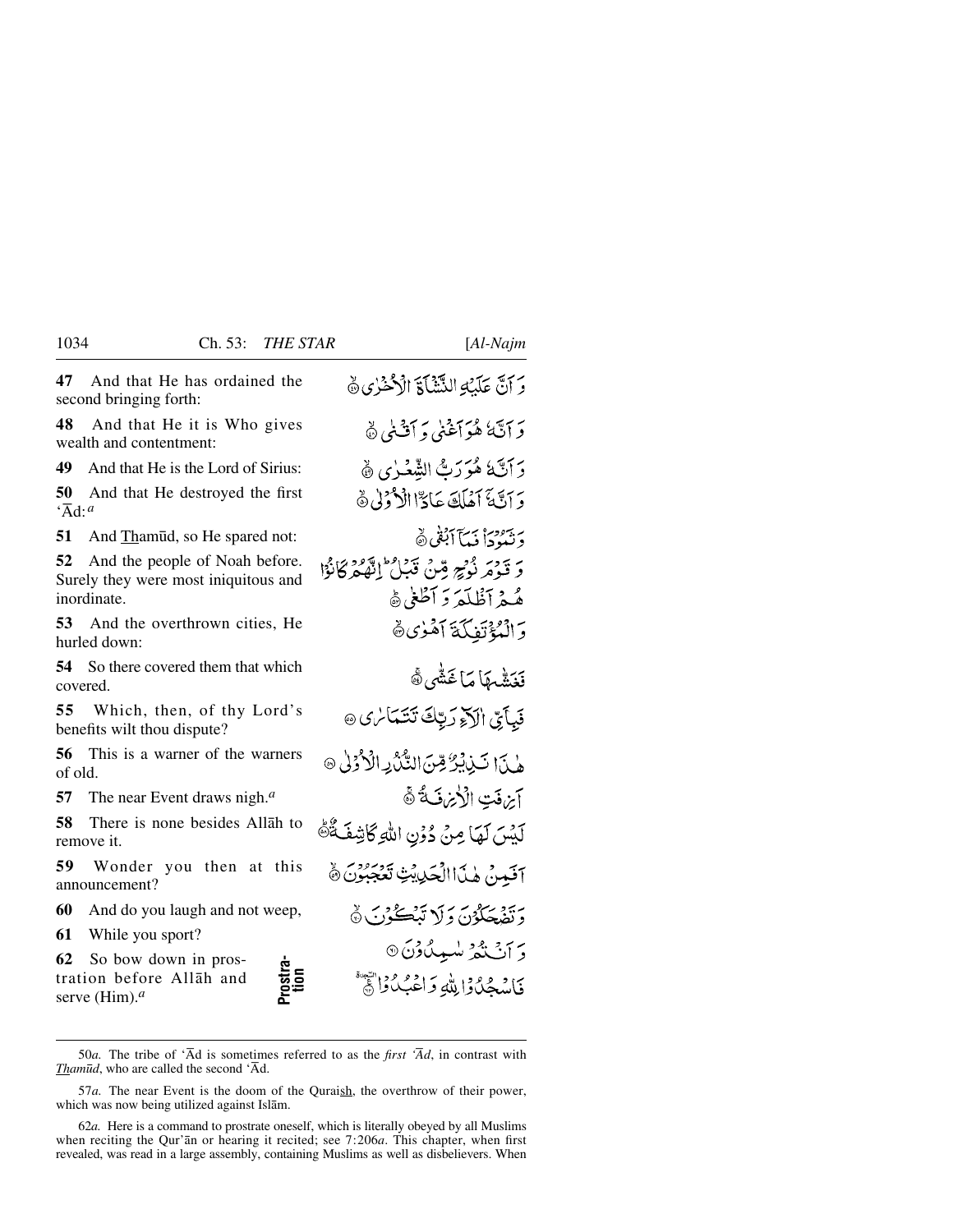the Holy Prophet prostrated himself in obedience to the command, not only did the Muslims prostrate themselves, but even the idolaters were so overawed that they also prostrated themselves, with the exception only of Umayyah ibn Khalf, who raised some gravel to his forehead. This man was afterwards killed, dying a disbeliever, says the report, evidently implying that all the others were gradually converted to Islåm (B. 17:1). It should be further borne in mind that the idolaters did not deny the existence of God the Supreme, Whom they believed to be above their idols, who were recognized only as minor deities, and therefore there is nothing strange in their joining the Muslims in their prostration.

It is this simple incident which is connected with the story of the so-called "lapse" and is adduced as proof of its truth. But it will be seen that the prostration was made in obedience to the direct Divine command of prostration and had nothing to do with the worship of idols. The incidents narrated before it, relating to the grandeur and majesty of Allåh and to the destruction of the wicked, are so impressive that the idolaters could not resist prostrating themselves. It is possible that the story of the prostration reached the Abyssinian exiles, some of whom might have returned under the impression that the disbelievers no longer opposed the movement.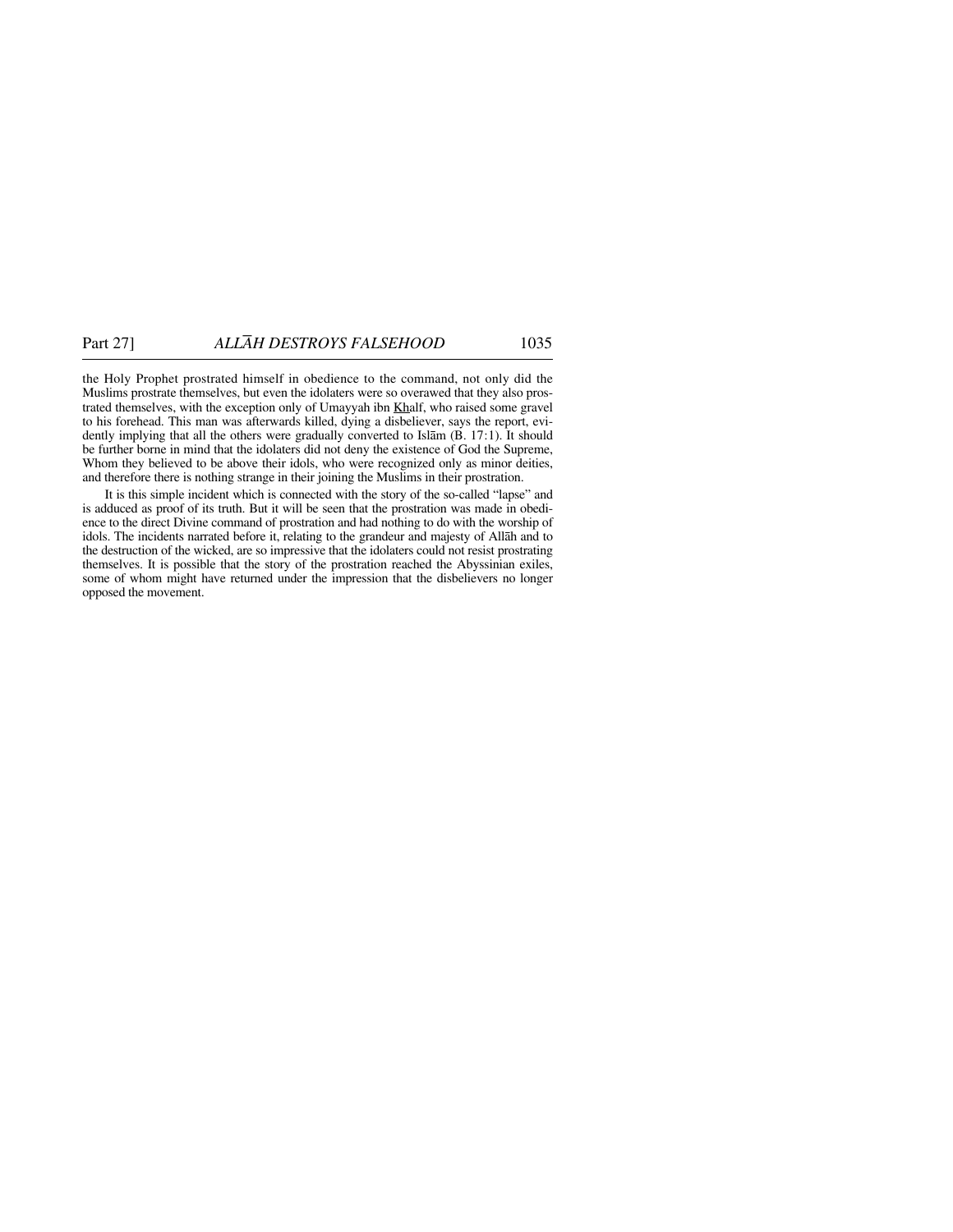

### CHAPTER 54

# *Al-Qamar:* **The Moon**

(REVEALED AT MAKKAH: 3 *sections*; 55 *verses*)

*The Moon* — the word occurring in the first verse and giving its title to this chapter — was a symbol of the power of the Arabs. As the chapter deals with the destruction of the opponents of Truth, its title is appropriately taken from the miracle of the rending asunder of the moon, which indicated the overthrow of the power of the Quraish; see 1*a*. The first section, after warning the opponents of the Holy Prophet, contains mention of Noah and 'Åd, the second of Thamūd and Lot's people. The third, after a brief reference to Pharaoh and his hosts, contains a prophetical reference to the battle of Badr, which was to humble the power of the Quraish. It is undoubtedly an early Makkan revelation.

### SECTION 1: **Judgment to overtake opponents**

In the name of Allåh, the Beneficent, the Merciful.

**1** The hour drew nigh and the moon was rent asunder.*<sup>a</sup>*

يِسْعِهِ اللَّهِ الرَّحْمٰنِ الرَّحِبِيْنِ إِنْ تَرَبَّبَ السَّاعَةُ دَانْشَقَّ الْقَيْرَ @

1*a*. The "rending asunder of the moon" in the time of the Holy Prophet is an incident related by a number of his companions; and the reports of this incident are classed as mashhūr (well-known) (Rz), and are accepted as correct by Bukhārī and Muslim. Ibn Athir says: "The incident is narrated in *mutawātir* (successively repeated) hadith with *sahih isnād* (sound transmission)". While the main fact is thus undisputed, there are some differences as to details. IMsd says that he saw the peak of Mount Hira' interposing between the two parts. I'Ab says that one of the two parts remained, while the other disappeared (Kf). Answering the objection to the possibility of such an unusual incident, Rz concludes from the different versions of the report that it was a kind of lunar eclipse, and the appearance of something in the form of half the moon in the firmament. The best authorities, however, agree that there is no reason to doubt the trustworthiness of the report, and that the same incident is referred to here. In the whole history of miracles, this is the only miracle of which a contemporaneous record exists. It thus stands unique even among the miracles of the Holy Prophet.

Some commentators are, however, of opinion that the verse under discussion refers to the rending asunder of the moon at the approach of the day of Judgment. There is also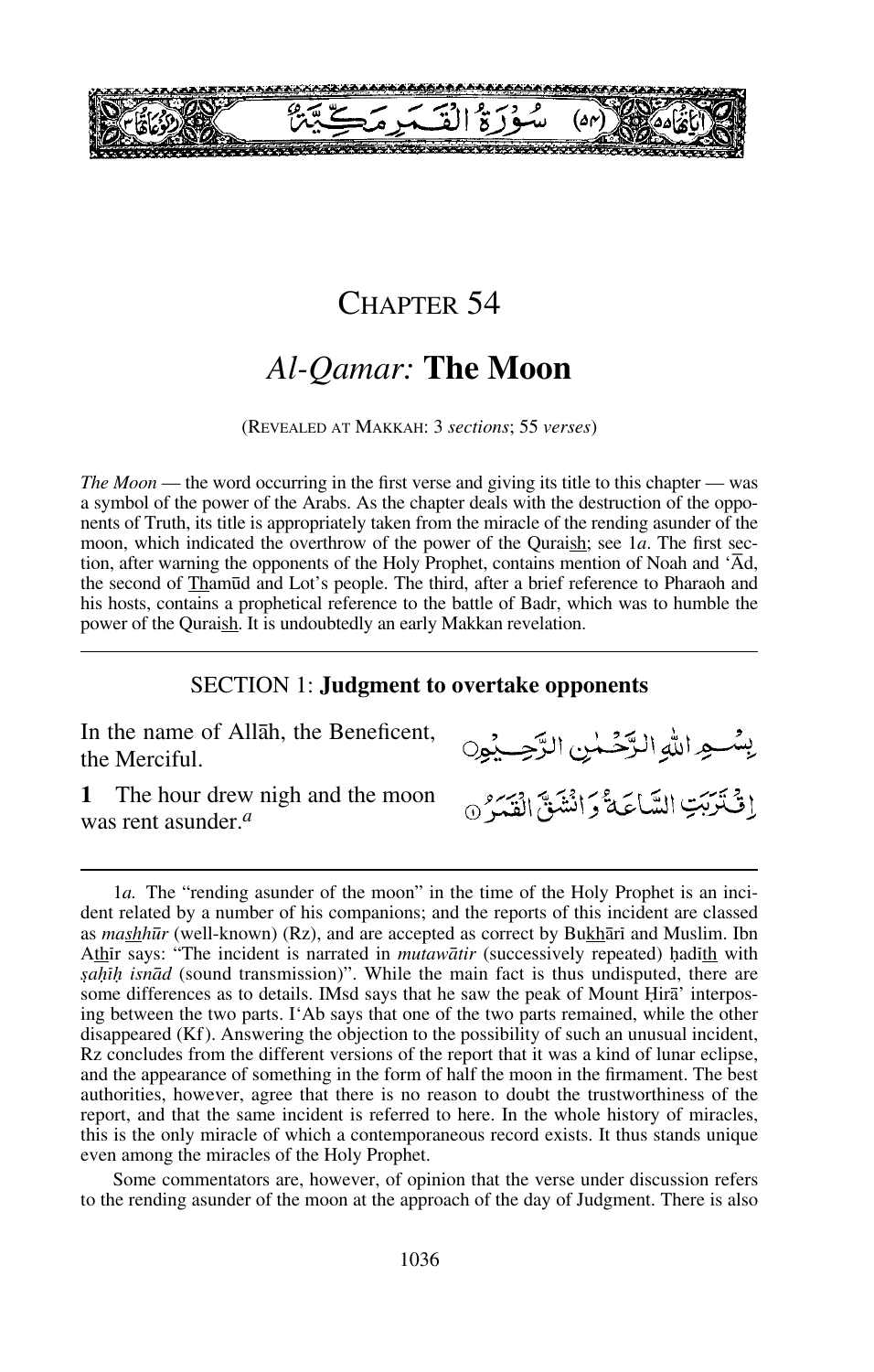**2** And if they see a sign, they turn away and say: Strong enchantment!*<sup>a</sup>*

**3** And they deny and follow their low desires; and every affair is settled.*<sup>a</sup>*

**4** And certainly narratives have come to them, which should deter *<sup>a</sup>*—

**5** Consummate wisdom — but warnings avail not;

**6** So turn away from them. On the day when the Inviter invites them to a hard task —

**7** Their eyes cast down, they will go forth from their graves as if they were scattered locusts,

**8** Hastening to the Inviter. The disbelievers will say: This is a hard day!*<sup>a</sup>*

دَانْ يَرَدَا الْبَةَ يَعْرِضُوْا دَيَقُوْلُوْا ڛڂڒ۠ۺ۠ؽۺٙڗۣ۠۞ ۔<br>برگنگبُوْا وَ اتَّبَعُوْٓا اَهْوَاءَهُمْ وَ كُلُّ آمْرِ مُّسْتَقِنُّ۞ دَ لَقَدْمَ جَآءَهُمْ قِنَ الْأَنْثَاءِ مَانِيْهِ ه در د » « حِكْمَةٌ ۢبَالِغَةٌ فَمَا تُغْنِ النَّنْ } فَتَتَوَلَّ عَنَهُمْ بِمَرْمَرِيَكَ دُالِدًا وَإِلَى ڷ*ڎ<sub>ؽ؏</sub>*ڐۣ۠۠۠۠؎ڲڔڽ فِيَّتَمَا أَبْصَائِرُهُ بِدَوْعِ دِينِ مِنَ الْأَجْدَاتِ كَأَنَّهُمْ جَرَادٌ مُّنْتَشِيٌّ نَّ قَّهُ صَلِحِيْنَ إِلَى الدَّاعِ لِيَفْوَنُ الْكَفِرُوْنَ هٰذَا يَوۡمُ عَسِينٌ

It may, thus, have been a particular kind of lunar eclipse, the moon appearing as if it were cloven into two, a part remaining bright and the other part darkening, this being the meaning of one part disappearing and the other remaining, or some great commotion might have taken place in the moon or some other unusual phenomenon may have occurred, which might have been made apparent to the naked eye through the strong visionary power of the Prophet.

2*a.* By calling it *strong enchantment*, they meant to indicate that it was a strong magical illusion, not an actual occurrence. But the word *mustamirr*, which is here translated as *strong*, may also mean *transient*, i.e., a thing which has occurred and passed away, or *continuous* in the sense that such things have been taking place of old.

3*a.* According to Qatådah the meaning is *those who deserve good will meet with good, and those who deserve evil will meet with evil*; or the meaning is that *the truth will be established*, and *become manifest*, and *falsehood will pass away* (AH). Or, the words mean that *every affair must draw to an end*, the reference being to the opposition which was being offered to the Prophet.

4*a.* The fate of the ancients, of whom narratives are recited, should have prevented the opponents of Truth from following in their footsteps.

8*a.* The commentators make all verses of this description apply to the life after death, but comparison with the fate of other people, whose stories are narrated by way of illustration, shows clearly that the punishment of this life is also meant. The *hard day* of trouble overtakes the opponents of Truth in this life as well, and the Hereafter only brings it in a

a suggestion that *inshaqqa-l-qamaru* means *the matter has become manifest*, the reason given being that the Arabs used to set forth the example of the moon for an affair becoming manifest, as the morning is spoken of as *falaq*, literally a *split*, *fissure*, or *cleft* (AH). R explains the phrase under the root *shaqq* as bearing any of the following three significances: "One explanation of the phrase is that the moon was rent asunder in the Holy Prophet's time; another, that the rending would be brought about at the approach of the Judgment day; and a third, that the meaning is that the affair became manifest".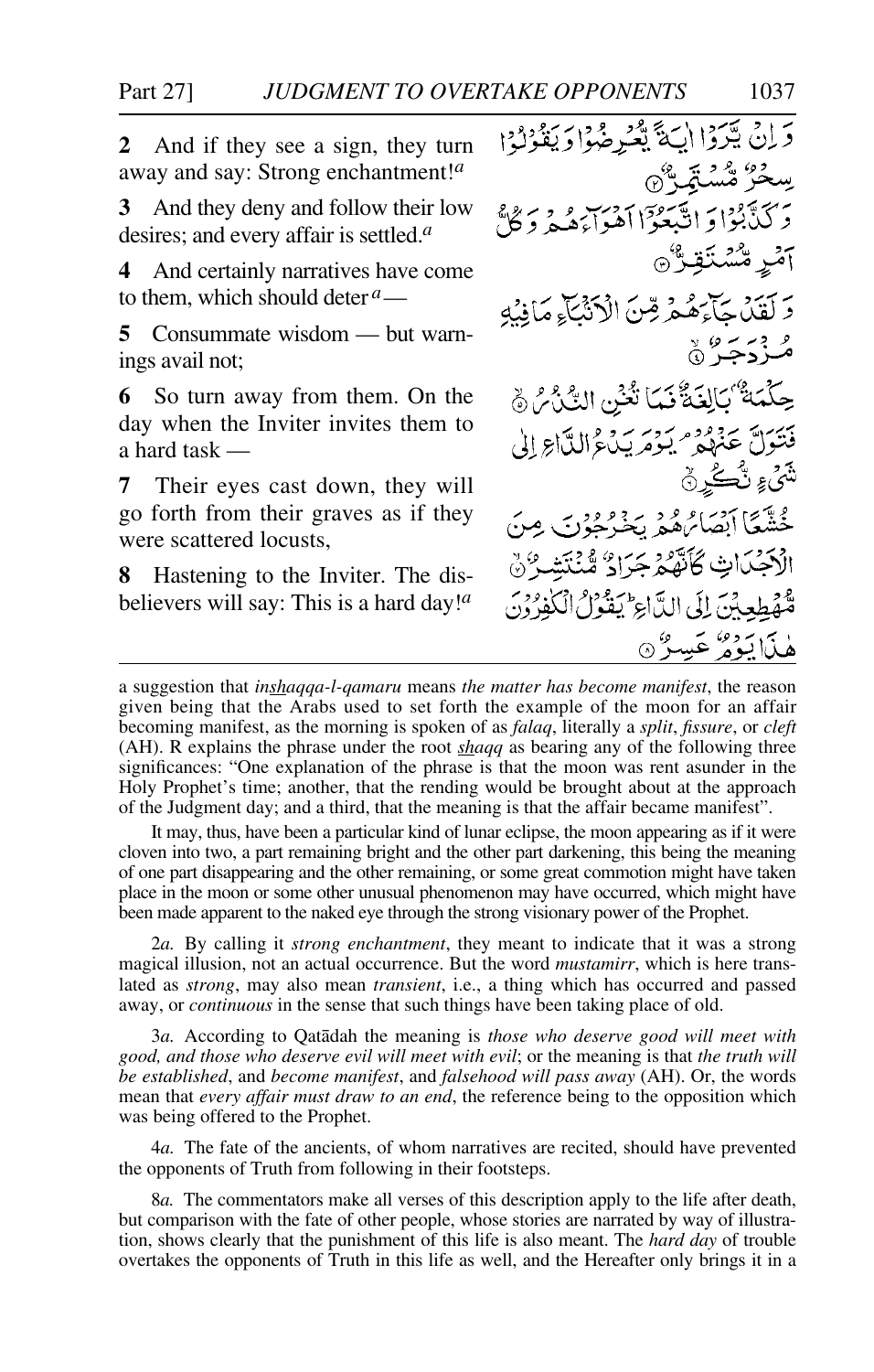**10** So he called upon his Lord: I am overcome, so do Thou help.

**11** Then We opened the gates of heaven with water pouring down,

**12** And made water to flow forth in the land in springs, so the water gathered together according to a measure already ordained.

**13** And We bore him on that which was made of planks and nails,

**14** Floating on, before Our eyes a reward for him who was denied.*<sup>a</sup>*

**15** And certainly We left it as a sign, but is there any that will mind?*<sup>a</sup>*

**16** How (terrible) was then My chastisement and My warning!

**17** And certainly We have made the Qur'ån easy to remember, but is there any one who will mind?

**18** 'Åd denied, so how terrible was My chastisement and My warning!

**19** Surely We sent on them a furious wind in a day of bitter ill-luck,

كَذَّبَتَ قَبْلَهُمْ قَوْمُ نُوْجٍ فَكَيَّابُوْا عَيْدَنَاوَ قَالُوْا مَجْنُوْنٌ وَّازْدُجِرَ® فَيْكِمَا دَيَّةَ آدٌجْ مَغْلُرُكٌ فَأَنْتَصِرُ ۞ فِقِيْحَنَّا آبْوَابَ السَّيّاءِ بِمَاءٍ مُّنْهَبِدِيّ وَّ فَجَّرْنَا الْأَكْرَضَ عُيُونَا فَالْتَغَى الْمَآءُ عَلَى آَمَرٍ قَدْنُ قُرِينَ ﴾ دَ حَيَلْنِهُ عَلَى ذَاتِ ٱلْمَرَاحِ وَّدُسُرِ ۞ تَجْرِيُ بِأَعْيُبْنَا ْجَبْزَآءً لِّسَنْ ڪَانَ *گ*فتَر@ وَلَقَلْ شَّرَكْنَهَا اِيَةً فَهَلْ مِنْ مُّذَّكِرٍ @ فَكَيْفَ كَانَ عَذَالِيْ وَ ثَلْأَيْن وَلَقَيْنَ يَسَّوْيَا الْقُرْانَ لِلنَّكْر قهَلُ مِنْ شُلَّڪِرِ۞ كَذَّبَتْ عَادٌ فَكَيْفَ كَانَ عَذَابِي وَٽَنُي ۞ إِنَّآ آتِسْلُنَا عَلَيْهِمْ رِنْجًا ؚ**ۣڹؘٛ**ٞؽۯ<sub>ۘ</sub>ۄؚٮڬڂڛۣ۩۠ۺؾؘ<u>ؠ</u>ڐۣۿ

more palpable, and therefore more terrible, form. The Inviter is the Prophet, who invites them to truth, and the graves as applying to this life may signify their homes because they were spiritually dead.

<sup>14</sup>*a.* The boat in which Noah and his companions were saved — spoken of in the previous verse as a thing made of ordinary planks and nails — is here described as floating on *before Our eyes*, meaning that it was the mercy of God that saved the boat.

<sup>15</sup>*a.* The fate of Noah's people is a sign to the deniers of the Holy Prophet. Compare 51:37– 46, where a sign is said to be left in the people of Noah, in Moses' enemies, in 'Ād and in Thamūd. Of late, reports have been published in certain newspapers that parts of Noah's ark have been discovered in the snowy regions of a certain mountain, but it is difficult to say what truth there is in these reports.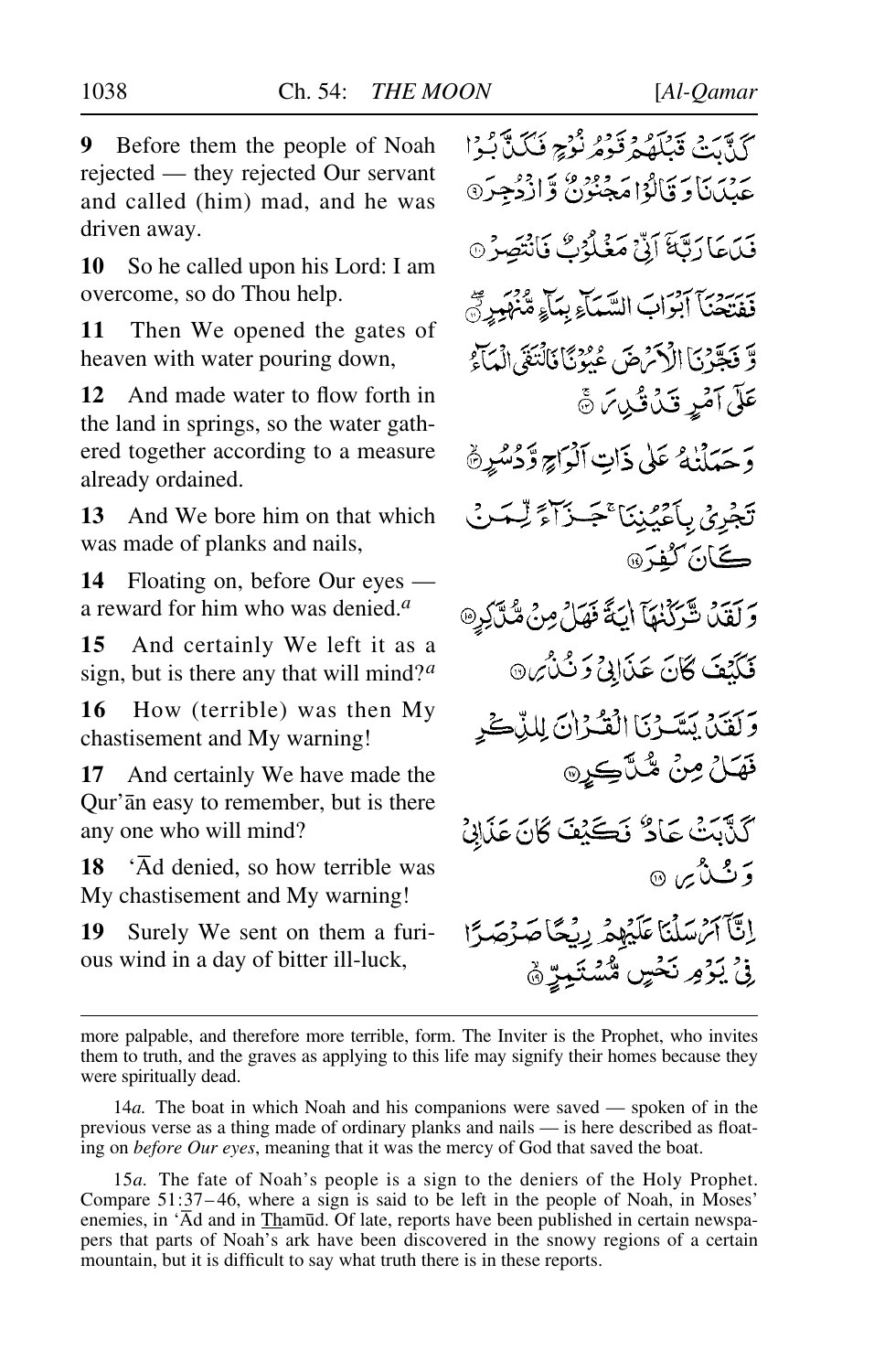**20** Tearing men away as if they were the trunks of palm-trees torn up.

**21** How (terrible) was then My chastisement and My warning!

**22** And certainly We have made the Qur'ån easy to remember, but is there any one who will mind?

# تَنْزِعُ النَّاسَ ٚڪَأَنَّهُمُ آعُجَائُ نَخْلِ مُّنْقَعِيْرِ ۞ قَلَيْفَ كَانَ عَذَابِي وَ نُذْرُى 9 وَلَقَلَ يَسَّرْنَا الْقُرْانَ لِلذَّكْرِ فَهَلْ مِنْ مُّكَّكِيرَةَ

### SECTION 2: **Tham∂d and Lot's People**

**23** Thamūd rejected the warning.

**24** So they said: What! A single mortal from among us! Shall we follow him? We shall then be in sure error and distress.

**25** Has the reminder been sent to him from among us? Nay, he is an insolent liar!

**26** Tomorrow they will know who is the liar, the insolent one.

**27** Surely We are going to send the she-camel as a trial for them; so watch them and have patience.

**28** And inform them that the water is shared between them; every share of the water shall be attended.*<sup>a</sup>*

**29** But they called their companion, so he took (a sword) and hamstrung (her).

**30** How (terrible) was then My chastisement and My warning!

كَنَّآبَتْ شَمْرُدُ بِاَلِدُّنْ ِنِ ۞ فَقَالَوْۤاٖٱبَنۡثَىٰٓآاتِیۡتَا وَاجِدًّا شَتَّبِعُـکَنَّ إِنَّآَ إِذَا لَّغِيْ ضَلَلِ وَ سُعُرِهِ ءَأَلْقِيَ الذَّكْرُ عَلَيْهِ مِنْ بَيْنِنَا بَارُ هُوَ كَيْأَاتٌ أَشِيرٌ۞ سَيَعْلَمُونَ عَمَّا مَّنِ الْكُدَّابُ الْآنَشُ إِنَّا مُرْسِلُوا النَّاقَةِ فِتْنَكَّ لَّهُمْ فَارْتَقِبْهُمْ وَاصْطَبِرْهَ وَنَبِيُّعُهُمْ أَنَّ الْمَآءَ مِسْهَةٌ كَنْهُوْمٍ ڴڵٞۺۯٮٟ۪ۥۺ۠ػؾؘۻؘڒ<sub>ٛ۞</sub> فْنَادَدْاحْبَاحِبْهُمْ فَتَعَاظَى فَعَقْدَ ۞ فَكَنْتَ كَانَ عَذَابِيٌ وَ نُذْيِرِهِ

<sup>28</sup>*a.* Water is here said to be shared between them, i.e., *between the people themselves*, as the word *baina-hum* shows, and not between the people and the she-camel. The concluding statement signifies that "every share of the water shall be attended" by the she-camel, i.e., the water shall not be withheld from her on account of its division. These words, therefore, do not show that the she-camel had a whole day to herself, during which the people could not have a drink.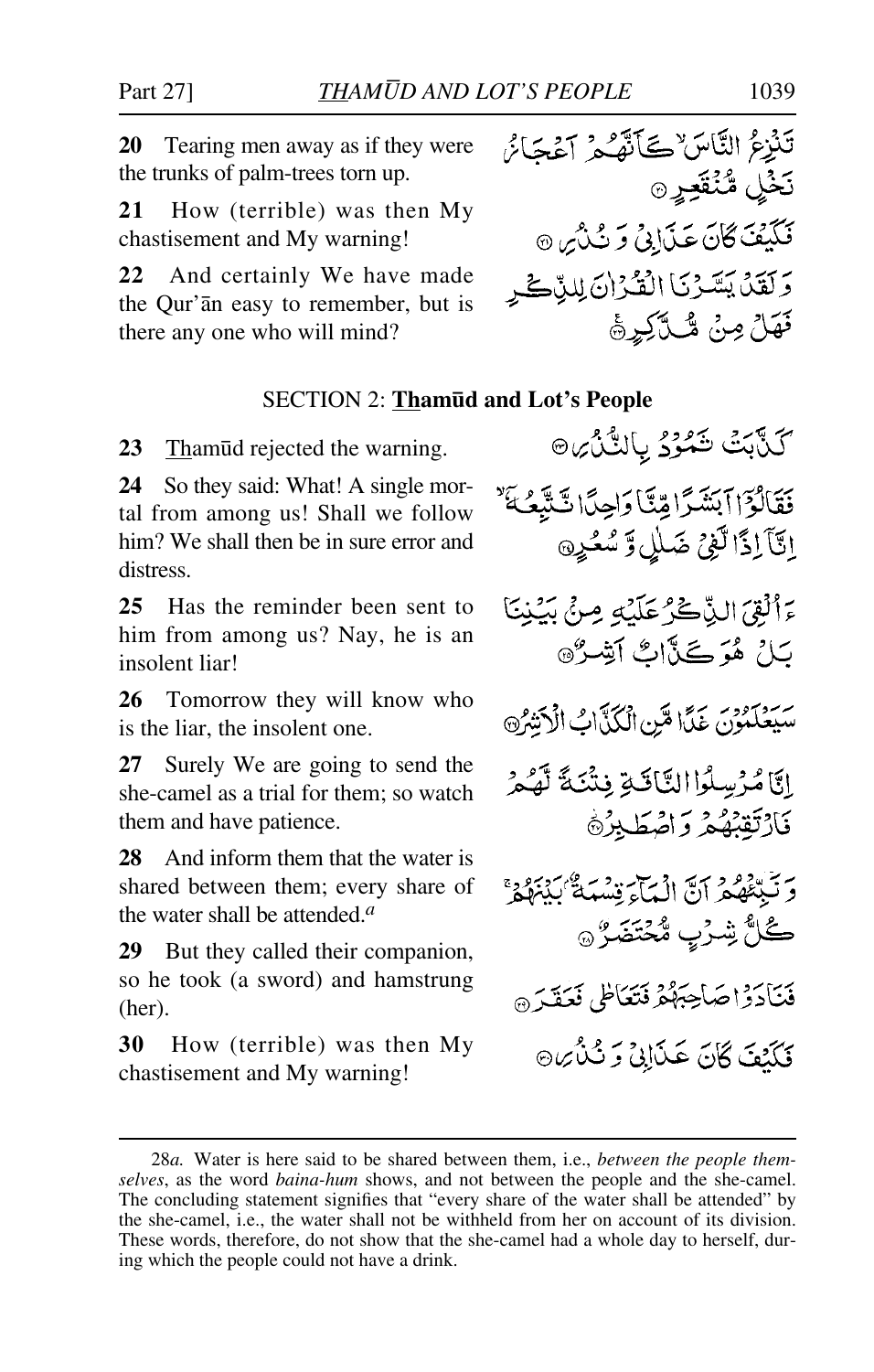**31** Surely We sent upon them a single cry, so they were like the dry fragments of trees, which the maker of an enclosure collects.*<sup>a</sup>*

**32** And certainly We have made the Qur'ån easy to remember, but is there any one who will mind?

**33** The people of Lot treated the warning as a lie.

**34** Surely We sent upon them a stone-storm,<sup>*a*</sup> except Lot's followers; We saved them a little before daybreak —

**35** A favour from Us. Thus do We reward him who gives thanks.

**36** And certainly he warned them of Our violent seizure, but they disputed the warning.

**37** And certainly they endeavoured to turn him from his guests, but We blinded their eyes; so taste My chastisement and My warning.*<sup>a</sup>*

**38** And certainly a lasting chastisement overtook them in the morning.

**39** So taste My chastisement and My warning.

إِبَّآ آَمْ سَلْنَا عَلَيْهِمْ صَيْحَةً وَّاحِدَةً وَكَانُوْ الْكَشِيْعِ الْمُخْتَظِرِ @ وَ يَقِيَى بَسَّرَيَّا انْقُرْاٰنَ لِلَّذِّيْ كَرِ فَقَاحُ مِنْ مُثَلَّڪِرِ۞ كَذَّبَتْ قَوْمُ لَوُطٍ بِالتَّلْأُيِنَ اتآ آرْسَلْنَا عَلَيْهِمْ حَاصِبًا الْآَالَ لزط تكينهمر بسكرة بْعَدَ مَّ مِّنْ عِنْدِنَا ۚ كَذَٰرِكَ نَجْزِي مَنْ شَڪَرَ۞ برسية وسرق تركيب في وسطنة بتنا فتتباردا بالٽُنُ *ب*ن رَبَّةٍ وَرَارَ وَوَقَعَ عَنْ هَدَيْفِهِ فَطَيَسْنَاً آغَيْنَهُمْ فَذَرَّقَوْاعَذَابِي وَثَنْثُهُ 9 سب به سه بره در درد برس همتندگی<br>و لقد، جینجهگرد نیکرد عملیات منستقرگ فَيْدُدْفُوْا عَيْدَابِي دَيْدُ بِرِيهِ

34*a. 쌩ib* signifies *a thrower* or *a pelter of stones* (T, LL), that being its primary significance; hence it also comes to signify *a storm raining pebbles*. As other occasions on which details of the punishment are given show that it was a volcanic eruption, I render the word as meaning *stone-storm*, because stones mixed with ashes were rained upon them.

37*a.* They endeavoured to prevent him taking his guests into his house, but were unable to see their way to it.

<sup>31</sup>*a.* The punishment which overtook Tham∂d is called sometimes *rajfah*, i.e., *the earthquake* (7:78), sometimes *şā* 'iqah, i.e., *the scourge* or *punishment* (41:13; 51:44), sometimes *©ai√ah* as here, i.e., *the cry*, or *the rumbling before an earthquake*, and sometimes *taghiyah* (69:5), which is synonymous with *sa*<sup>'</sup>*igah*; but its description here, as also in 27:52, shows that it was a severe earthquake, which destroyed the men and their houses. *Mu*htazir is the maker of a *hazirah*, which signifies *an enclosure made of dry canes, etc., to confine and protect sheep or camels, etc.* (LL). *Hashim* signifies *the dry fragments of wood.*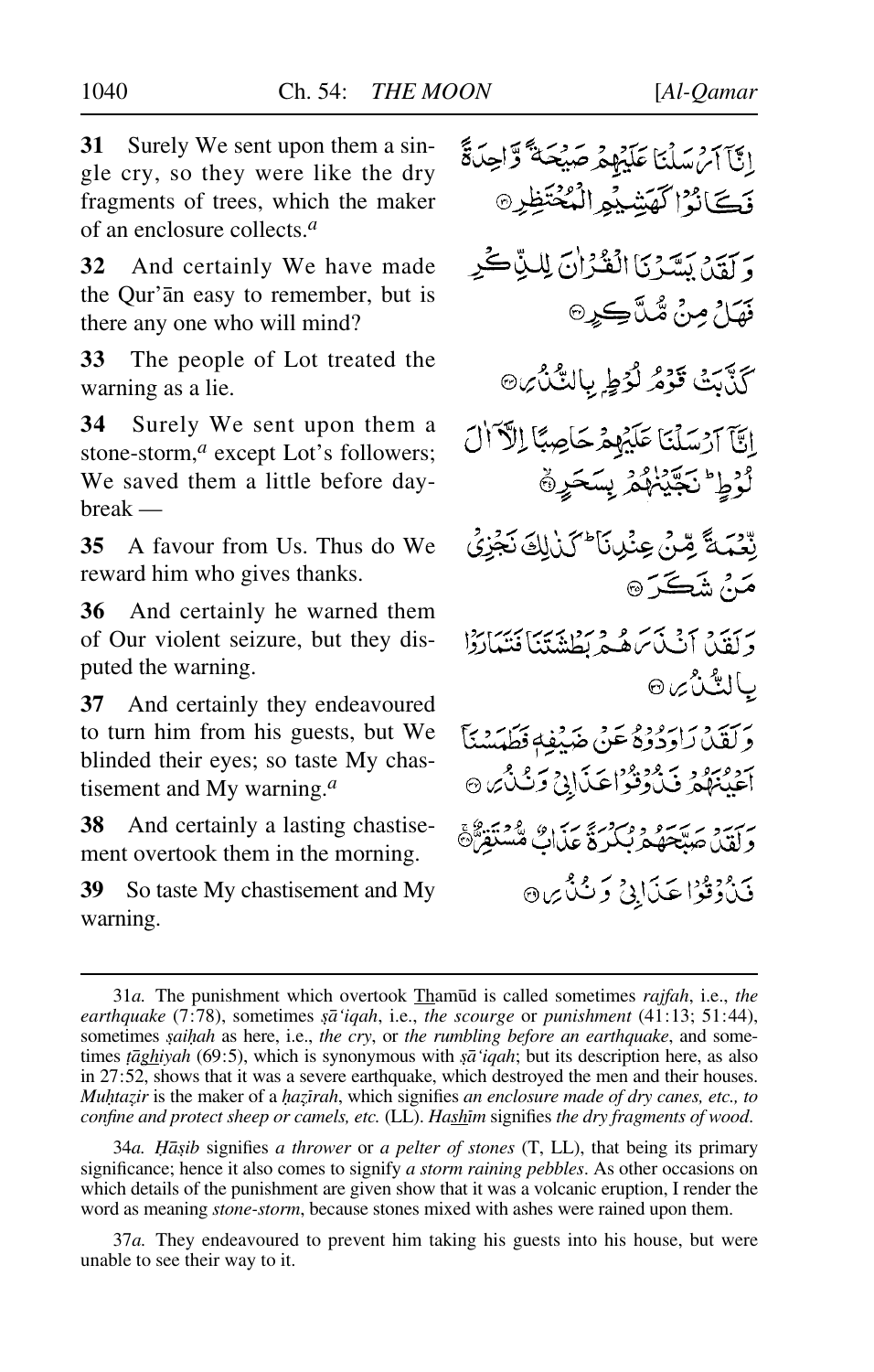**40** And certainly We have made the Qur'ån easy to remember, but is there any one who will mind?

#### SECTION 3: **Pharaoh and the Prophet's Opponents**

**41** And certainly the warning came to Pharaoh's people.

**42** They rejected all Our signs, so We overtook them with the seizing of the Mighty, the Powerful.

**43** Are your disbelievers better than these, or have you an immunity in the scriptures?

**44** Or say they: We are a host allied together to help each other?

**45** Soon shall the hosts be routed, and they will show (their) backs.*<sup>a</sup>*

**46** Nay, the Hour is their promised time, and the Hour is most grievous and bitter.*<sup>a</sup>*

**47** Surely the guilty are in error and distress.

**48** On the day when they are dragged into the Fire upon their faces: Taste the touch of hell.*<sup>a</sup>*

وَلَقَدْبِكِمَا إِلَى فِدْعَوْنَ الدَّيْدُ مِنْ هَ كَذَّبُوْا بِأَيْتِنَا كُلِّمَا فَأَخَذْنَهُ هُ آخۡنَ عَزِیۡزٍ مُّقۡتَـٰںِ ِ ﴾ ۞ آڪُڦَّائڻ گُهرُخَيْرُ قِنْ اُولِيگُهِ آمُرِ لَكُمْ بَرَاءَةٌ فِي الزَّبُرِ ﴾ م ديفوارس نحوم سيدو گڏيسون<br>آمريفولون نخبي جيدو گڏيھيون سِيُهْزِمُ الْجَمْعُ وَيُوَلَّوْنَ اللَّّابُرَ @ بَيْلِ السَّاعَةُ مَؤْعِدٌهُ هُمْ وَ السَّاعَةُ أذهى وآمَينَهِ إِنَّ الْمُجْرِمِيْنَ فِي ضَلِّلٍ وَّسُعُرٍ يَوْمَرِ بِيْسْحَبُوْنَ فِي النَّارِعَلِي وُهِوْهِ مِهْ دْرْدْدْ كَمَتَنّ سَقَدَرْهِ

<sup>45</sup>*a.* It is related by Ibn 'Abbås that the Holy Prophet prayed within his tent on the day of Badr, saying: "O Lord, I beseech Thee according to Thy covenant and Thy promise; O Lord, if such is Thy will, Thou mayest not be served after this day". Ab∂ Bakr took his hand and said: "Allåh is sufficient for thee, O Messenger of Allåh". So he went out and he recited: "Soon shall the hosts be routed, and they will show their backs; nay, the Hour is their promised time, and the Hour is most grievous and bitter" (B. 56:89). This shows how the Prophet and his companions read prophecies of the vanquishment of the opponents in words relating apparently to the Hereafter.

<sup>46</sup>*a.* See the last note, which shows that the Holy Prophet understood *the Hour* to mean the *hour* or *time of the discomfiture of the Quraish*, and looked upon the battle of Badr as fulfilling this prophecy.

<sup>48</sup>*a.* The Quraish who were slain at Badr were removed to a pit for burial, and the Prophet is reported as having addressed them thus: "Surely we have found true what our Lord promised us: have you too found true what your Lord promised you?" (Ibn Hishåm). The punishment of this life is called here *a touch of hell*.